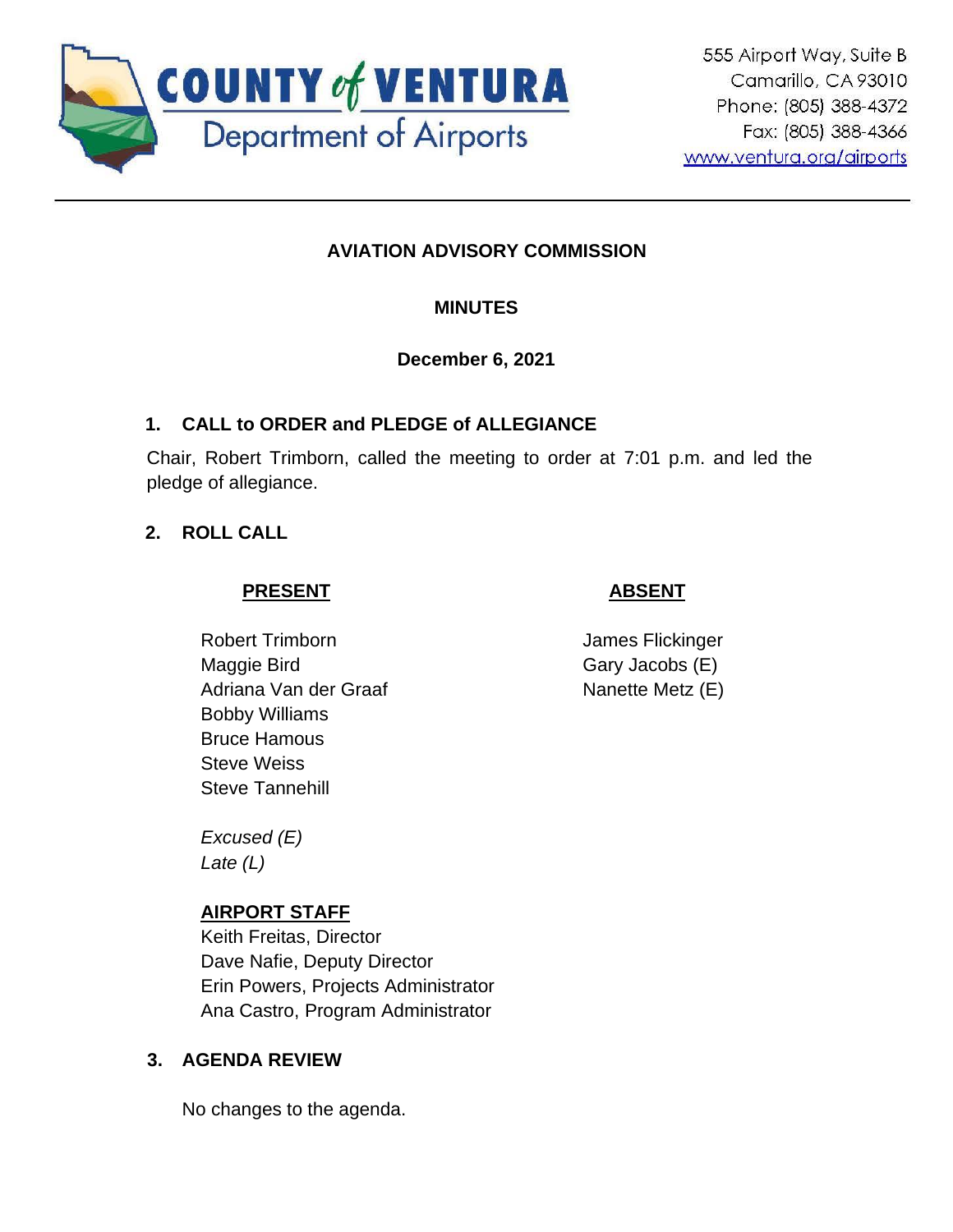### **4. APPROVAL OF MINUTES – November 1, 2021 (Regular Meeting) November 15, 2021 (Special Meeting)**

*Maggie Bird moved to approve the November 1, 2021 minutes and Steve Weiss seconded the motion. All Commissioners voted in favor and the motion passed unanimously 6-0. Bruce Hamous was absent for the vote.* 

*Maggie Bird moved to approve the November 15, 2021 minutes and Steve Weiss seconded the motion. Steve Weiss abstained. All other Commissioners voted in favor and the motion passed unanimously 5-0. Bruce Hamous was absent for the vote.* 

**5. PUBLIC COMMENT -** Citizens wishing to speak to the Commission on an airport related item must fill out a speaker card and submit it to the secretary. Comments will be limited to a maximum of **three** minutes per item.

*Speaker cards for issues NOT on the agenda must be submitted before the end of the public comment period.* 

*Speaker cards for issues listed on the agenda must be presented before the item is up for consideration. Speakers will be called when the item is presented.*

Public comments heard.

#### **6. NEW BUSINESS**

**A. Subject: Approval and Award of a Design Services Contract to Jviation, a Woolpert Company, in the Not-to-Exceed Amount of \$393,775, for the Repackage and Design of Select Elements for the Connector Taxiways A-E Reconstruction at Oxnard Airport; Authorization for the Director of Airports, or Designee, to Execute the Subject Contract**

#### **Recommendation:**

Approve and award of a design services contract to Jviation, a Woolpert Company, in the not-to-exceed amount of \$393,775, for the repackage and design of select elements for the Connector Taxiways A-E Reconstruction at Oxnard Airport; Authorization for the Director of Airports, or Designee, to execute the subject contract (Exhibit 1).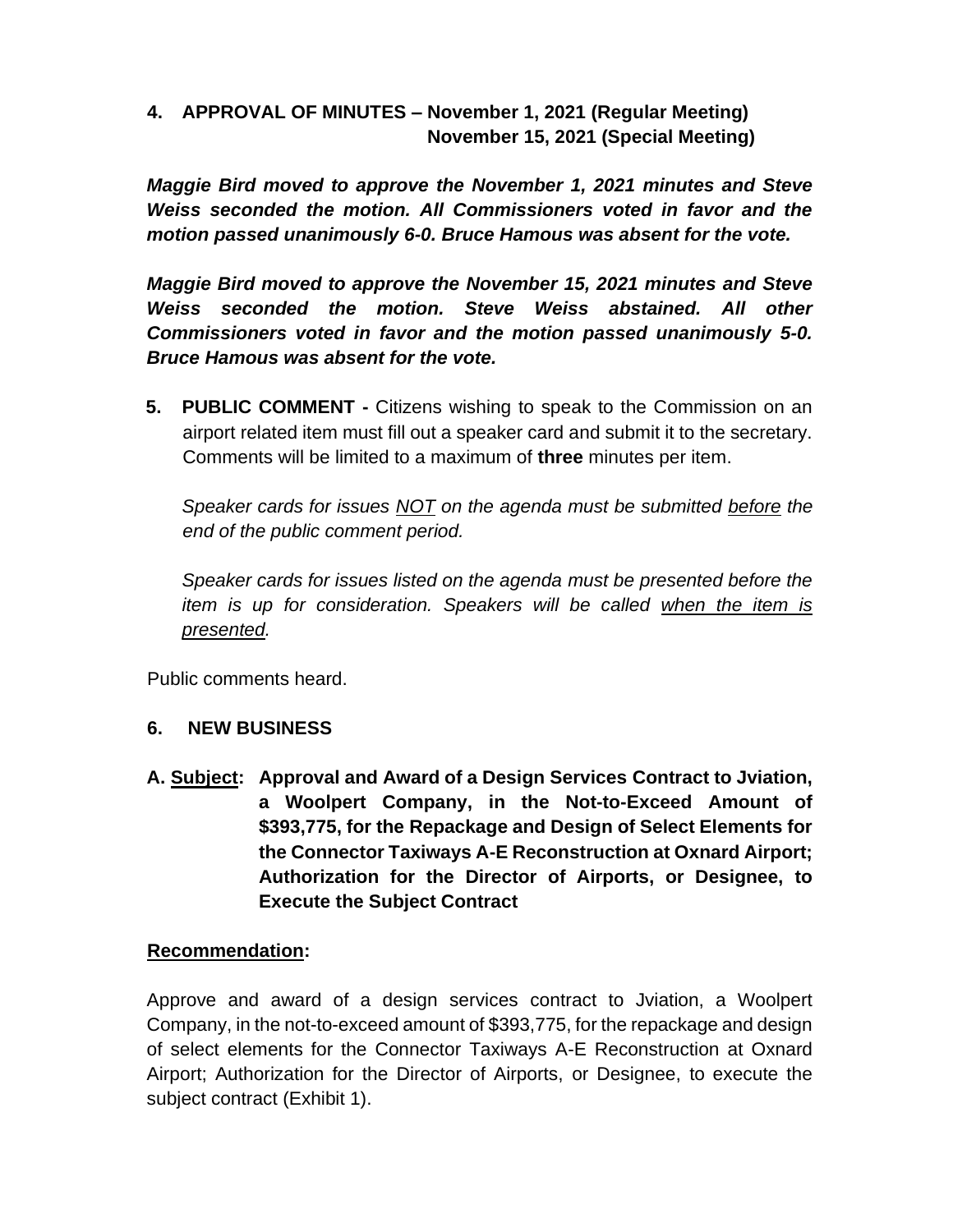Director Keith Freitas introduced the item and stated that projects administrator Erin Powers will provide staff's report. Ms. Powers explained the design services contract and stated that the department is looking to put the project out to bid in January. In response to an inquiry posed by Commissioner Steve Tannehill, Ms. Powers explained project funding and costs. In response to an inquiry posed by Commissioner Bobby Williams, Ms. Powers explained that when the taxiway connectors are reconstructed, the connectors must be brought up to federal design standards as part of federal requirements.

## *Steve Weiss moved to approve staff's recommendation and Maggie Bird seconded the motion. All Commissioners voted in favor and the motion passed unanimously 7-0.*

### **B. Subject: Adoption of Resolution #4 Authorizing Remote Teleconference Meetings of the Aviation Advisory Commission for a 30-Day Period**

### **Recommendation:**

Adopt the attached Resolution #4 (Exhibit 1) authorizing remote teleconference meetings of the Aviation Advisory Commission for a 30-day period pursuant to Government Code Section 54953, Subdivision (e), of the Ralph M. Brown Act.

Director Keith Freitas provided staff's report. Commissioner Steve Weiss stated that County representatives need to speak to legislators to address the requirement of the Commission having to vote on the resolution every 30 days. Chair Robert Trimborn shared that the City Council of Santa Barbara passes this resolution for all of its board and commissions so that each one of them do not have to pass it. Mr. Trimborn requested that airport staff explore whether the same process can be done for the County of Ventura. Director Freitas shared that Contra Costa County has a similar process to the City of Santa Barbara, and that he has directed staff to see if this process can be implemented.

*Adriana Van der Graaf moved to approve staff's recommendation and Bruce Hamous seconded the motion. All Commissioners voted in favor and the motion passed unanimously 7-0.* 

## **7. DIRECTOR'S REPORT**

Deputy Director Dave Nafie shared the number of noise complaints and airport operations at Camarillo and Oxnard Airports for the month of October. Mr. Nafie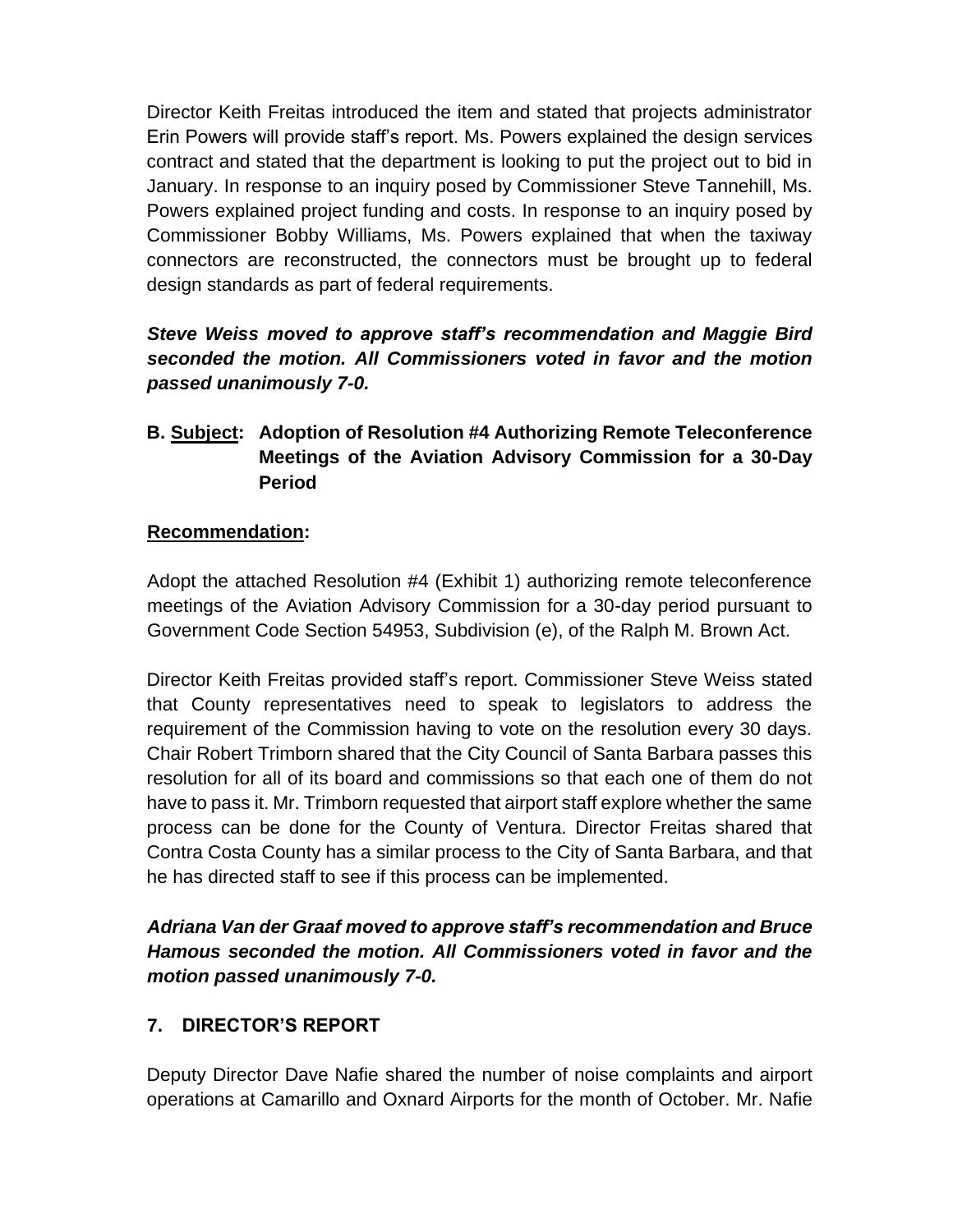also provided current hangar availability and waitlist information for Camarillo and Oxnard Airports.

Director Keith Freitas shared that the Oxnard Airport Runway Reopening Ceremony took place on November 12, 2021 and he recognized staff for their efforts on the project. Mr. Freitas added the project was completed on budget and on time. Director Freitas also shared that the department is hosting a noise forum on December 16, 2021. Mr. Freitas added that attendees will include community members from the neighborhood councils, air traffic control staff, local elected officials, flight school operators, and airport staff. The purpose of the forum is to help airport staff clearly identify what the issues are and identify solutions that can be incorporated into the airport's fly neighborly program.

#### *Report was received and filed.*

#### **8. REPORTS**

**Report items listed below are presented to the Aviation Advisory Commission for information only, at this time. The report items require no action or are not ready for the Commission's consideration. The Commission may refer these items to the Department of Airports for investigation and report back on a future agenda.** 

Consultant Reports – October 2021 Airport Tenant Project Status – November 2021 Project Status – November 2021

#### *Reports were received and filed.*

#### **9. CORRESPONDENCE**

**Correspondence items listed below are presented to the Aviation Advisory Commission for information only, at this time. The correspondence items require no action or are not ready for the Commission's consideration. The Commission may refer these items to the Department of Airports for investigation and report back on a future agenda.** 

Press Release dated November 12, 2021 re: Ventura County Department of Airports Celebrates Reopening of Runway